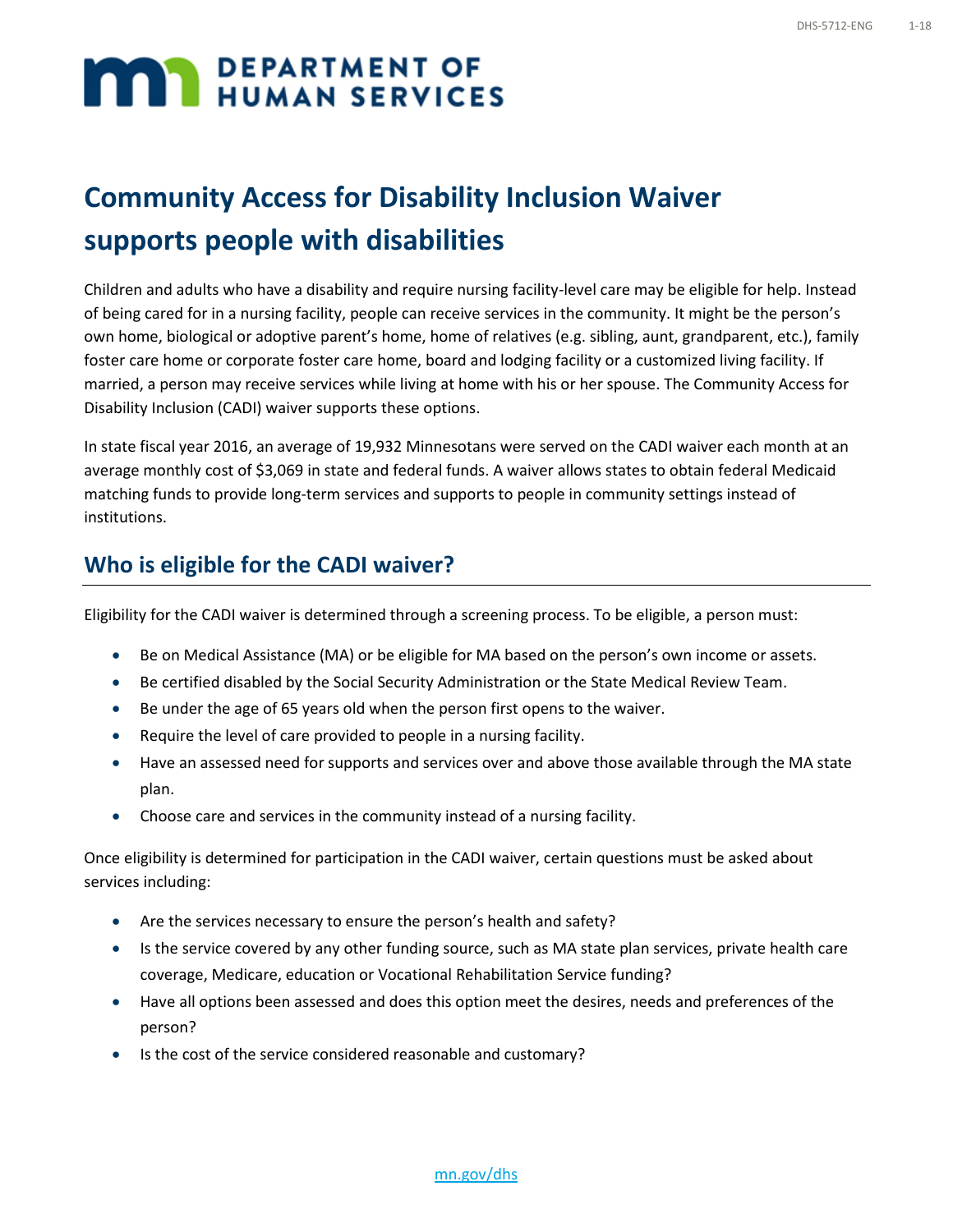### **In addition to services covered by Medical Assistance, what other services are available through the CADI Waiver?**

- 24-hour emergency assistance
- Adult companion
- Adult day service/Adult day service bath
- Caregiver living expenses
- Case management and case management aide
- Chore
- Consumer-directed community supports, a service option giving the person flexibility and responsibility to direct his or her own services and supports
- Crisis respite
- Customized living
- Environmental accessibility adaptations
- Extended home health aide and nursing
- Extended home health therapies
- Extended personal care assistance
- Extended private duty nursing
- Family training and counseling
- Foster care
- Home delivered meals
- Homemaker
- Housing access coordination
- Independent living skills training
- Individualized home support
- In-home family support
- Night supervision
- Personal support services
- Positive support services
- Prevocational services
- Residential care
- Respite
- Specialist services
- Specialized equipment and supplies
- Supported employment services
- Transitional services
- Transportation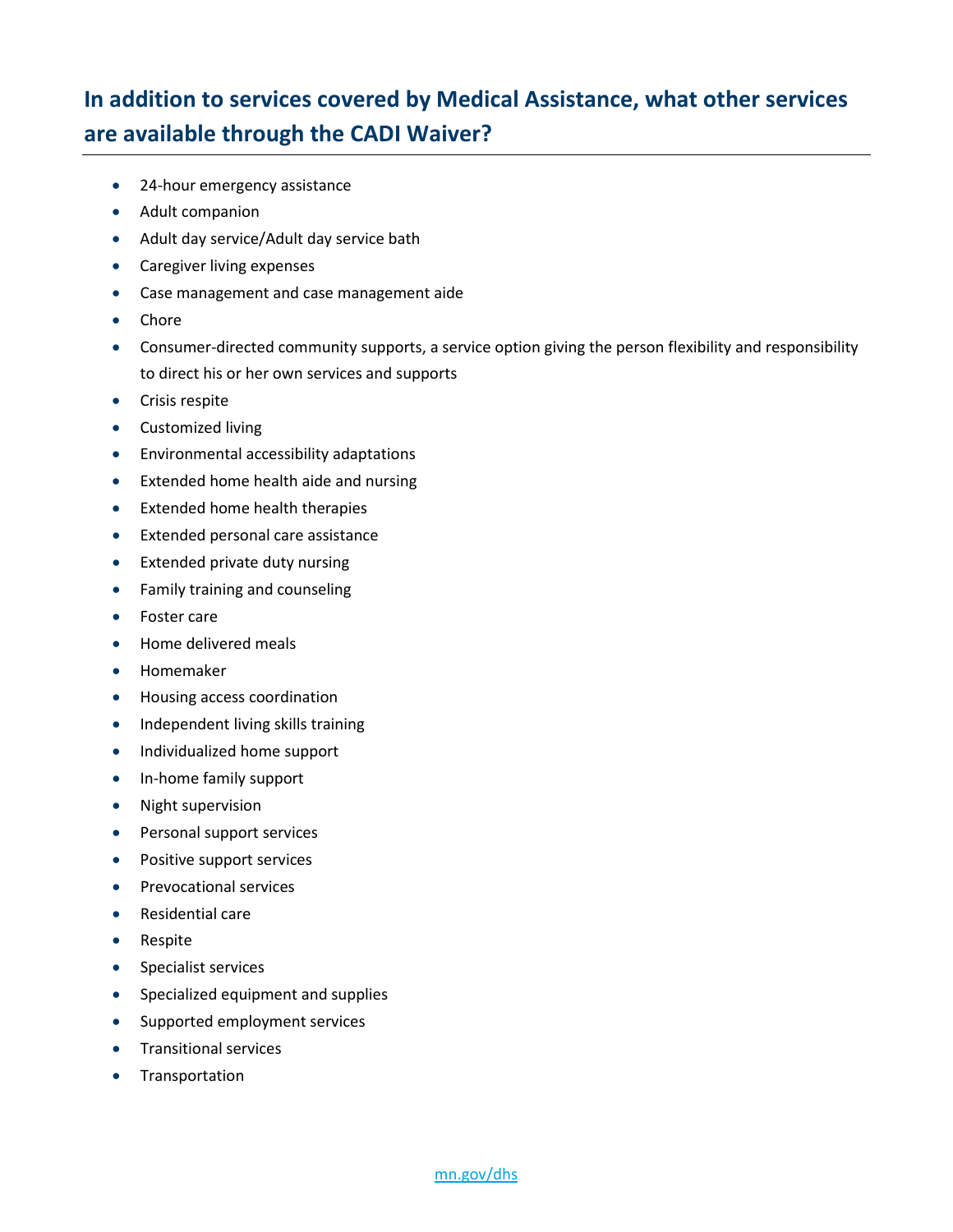Apply for the CADI waiver at your local county public health or social service agency. The DHS Disability Services Division administers the CADI waiver.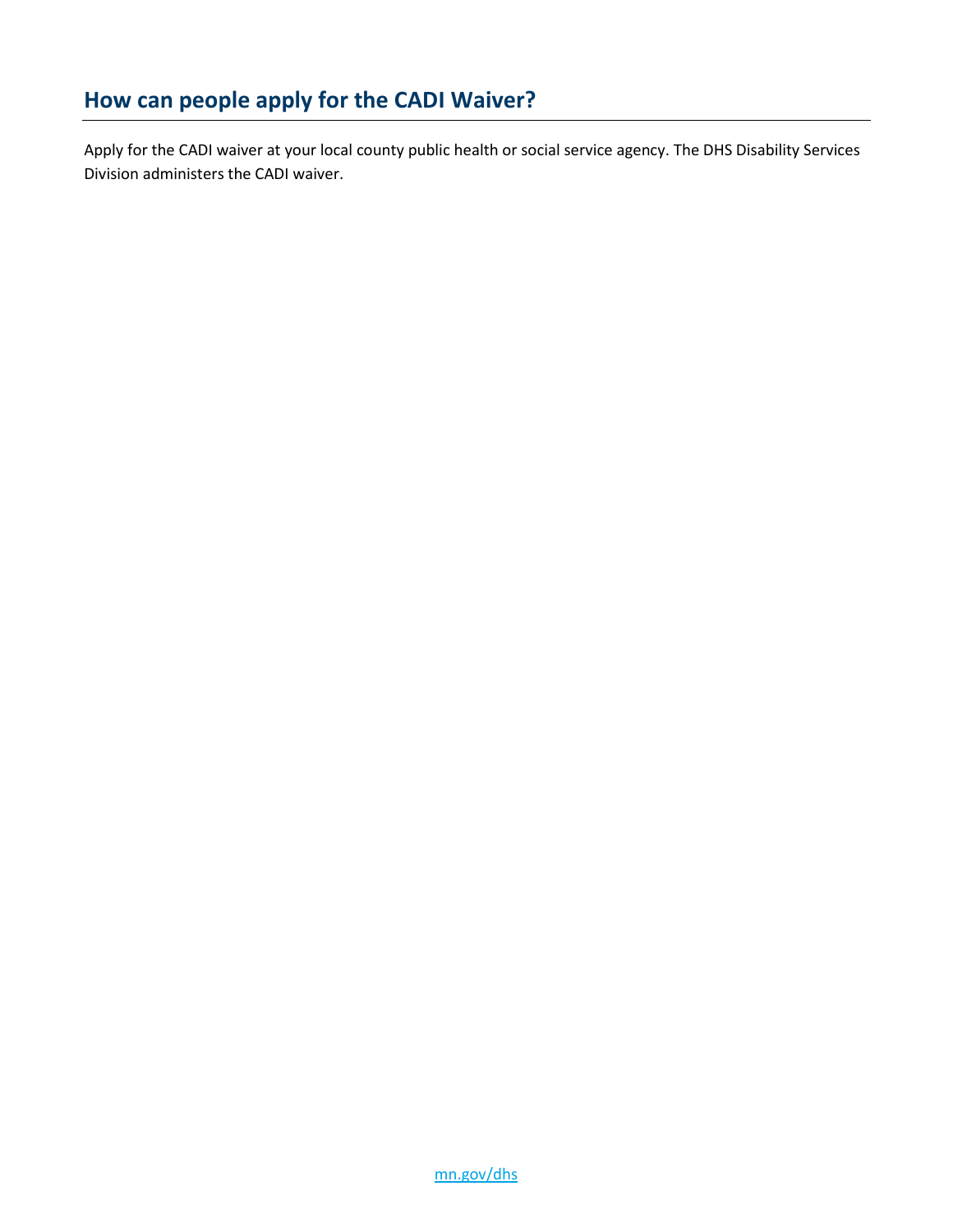## **1-866-333-2466**

Attention. If you need free help interpreting this document, call the above number.

ያስተውሉ፡ ካለምንም ክፍያ ይህንን ዶኩመንት የሚተረጉምሎ አስተርጓሚ ከፈለጉ ከላይ ወደተጻፈው የስልክ ቁጥር ይደውሉ።

مالحظة: إذا أردت مساعدة مجانية لترجمة هذه الوثيقة، اتصل على الرقم أعاله.

သတိ။ ဤစာရွက်စာတမ်းအားအခမဲ့ဘာသာပြန်ပေးခြင်း အကူအညီလိုအပ်ပါက၊ အထက်ပါဖုန်းနံပါတ်ကိုခေါ် ဆိုပါ။

កំណត់សំគាល់ ។ បើអ្នកត្រូវការជំនួយក្នុងការបកប្រែឯកសារនេះដោយឥតគិតថ្លៃ សូមហៅទូរស័ព្ទតាមលេខខាងលើ ។

請注意,如果您需要免費協助傳譯這份文件,請撥打上面的電話號碼。

Attention. Si vous avez besoin d'une aide gratuite pour interpréter le présent document, veuillez appeler au numéro ci-dessus.

Thov ua twb zoo nyeem. Yog hais tias koj xav tau kev pab txhais lus rau tsab ntaub ntawv no pub dawb, ces hu rau tus najnpawb xov tooj saum toj no.

ဟ်သူဉ်ဟ်သးဘဉ်တက္). ဖဲနမ္န္ကုလိဉ်ဘဉ်တျမၤစ္ပ္ကျပာက္လလာဟာကြကျိုးထံဝဲနည်လုံ တီလာမီစာခါအုံးနဉ် ကိုးဘဉ်လီတဲစိနီု၊ဂျလ၊ထးအုံးနဉ်တက္).

알려드립니다. 이 문서에 대한 이해를 돕기 위해 무료로 제공되는 도움을 받으시려면 위의 전화번호로 연락하십시오.

ໂປຣດຊາບ. ຖ້າຫາກ ທ່ານຕ້ອງການການຊ່ວຍເຫຼືອໃນການແປເອກະສານນີຟຣີ, ຈົ່ງໂທຣໄປທີ່ໝາຍເລກຂ້າງເທີ່ງນີ້.

Hubachiisa. Dokumentiin kun bilisa akka siif hiikamu gargaarsa hoo feete, lakkoobsa gubbatti kenname bibili.

Внимание: если вам нужна бесплатная помощь в устном переводе данного документа, позвоните по указанному выше телефону.

Digniin. Haddii aad u baahantahay caawimaad lacag-la'aan ah ee tarjumaadda qoraalkan, lambarka kore wac.

Atención. Si desea recibir asistencia gratuita para interpretar este documento, llame al número indicado arriba.

Chú ý. Nếu quý vị cần được giúp đỡ dịch tài liệu này miễn phí, xin gọi số bên trên.

ADA1 (9-15)



For accessible formats of this publication or assistance with additional equal access to human services, write to DSD.ResponseCenter@state.mn.us, call 651-431-2400 toll-free 800-747-5484, or use your preferred relay service.